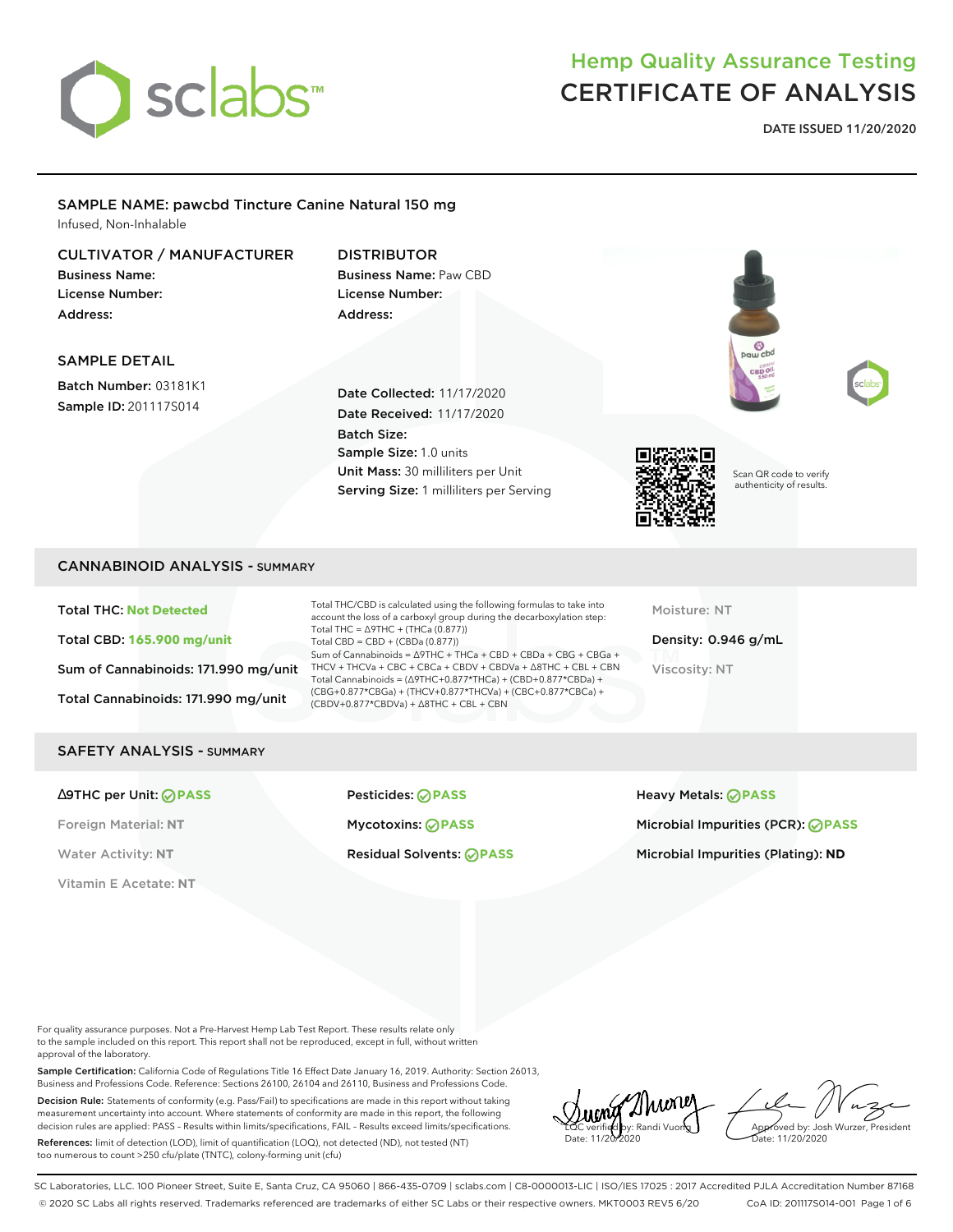

**PAWCBD TINCTURE CANINE NATURAL 150 MG | DATE ISSUED 11/20/2020**



Tested by high-performance liquid chromatography with diode-array detection (HPLC-DAD).

**Method:** QSP 1157 - Analysis of Cannabinoids by HPLC-DAD

TOTAL THC: **Not Detected**

Total THC (∆9THC+0.877\*THCa)

#### TOTAL CBD: **165.900 mg/unit**

Total CBD (CBD+0.877\*CBDa)

#### TOTAL CANNABINOIDS: 171.990 mg/unit

Total Cannabinoids (Total THC) + (Total CBD) + (Total CBG) + (Total THCV) + (Total CBC) + (Total CBDV) + ∆8THC + CBL + CBN

#### TOTAL CBG: 3.960 mg/unit

Total CBG (CBG+0.877\*CBGa)

### TOTAL THCV: ND

Total THCV (THCV+0.877\*THCVa)

### TOTAL CBC: ND

Total CBC (CBC+0.877\*CBCa)

### TOTAL CBDV: 0.540 mg/unit

Total CBDV (CBDV+0.877\*CBDVa)

### **CANNABINOID TEST RESULTS -** 11/19/2020

| <b>COMPOUND</b>            | LOD/LOQ<br>(mg/mL) | <b>MEASUREMENT</b><br><b>UNCERTAINTY (mg/mL)</b> | <b>RESULT</b><br>(mg/mL) | <b>RESULT</b><br>(%) |
|----------------------------|--------------------|--------------------------------------------------|--------------------------|----------------------|
| <b>CBD</b>                 | 0.004 / 0.011      | ±0.2649                                          | 5.530                    | 0.5846               |
| <b>CBG</b>                 | 0.002 / 0.005      | ±0.0082                                          | 0.132                    | 0.0140               |
| <b>CBN</b>                 | 0.001/0.004        | ±0.0020                                          | 0.053                    | 0.0056               |
| <b>CBDV</b>                | 0.002 / 0.007      | ±0.0009                                          | 0.018                    | 0.0019               |
| Δ9THC                      | 0.002 / 0.005      | N/A                                              | <b>ND</b>                | <b>ND</b>            |
| $\triangle$ 8THC           | 0.01 / 0.02        | N/A                                              | <b>ND</b>                | <b>ND</b>            |
| <b>THCa</b>                | 0.001 / 0.002      | N/A                                              | <b>ND</b>                | <b>ND</b>            |
| <b>THCV</b>                | 0.002 / 0.008      | N/A                                              | <b>ND</b>                | <b>ND</b>            |
| <b>THCVa</b>               | 0.002 / 0.005      | N/A                                              | <b>ND</b>                | <b>ND</b>            |
| <b>CBDa</b>                | 0.001 / 0.003      | N/A                                              | <b>ND</b>                | <b>ND</b>            |
| <b>CBDVa</b>               | 0.001 / 0.003      | N/A                                              | <b>ND</b>                | <b>ND</b>            |
| <b>CBGa</b>                | 0.002 / 0.006      | N/A                                              | <b>ND</b>                | <b>ND</b>            |
| <b>CBL</b>                 | 0.003 / 0.008      | N/A                                              | <b>ND</b>                | <b>ND</b>            |
| <b>CBC</b>                 | 0.003 / 0.010      | N/A                                              | <b>ND</b>                | <b>ND</b>            |
| <b>CBCa</b>                | 0.001/0.004        | N/A                                              | <b>ND</b>                | <b>ND</b>            |
| <b>SUM OF CANNABINOIDS</b> |                    |                                                  | 5.733 mg/mL              | 0.606%               |

#### Unit Mass: 30 milliliters per Unit / Serving Size: 1 milliliters per Serving

| ∆9THC per Unit                        | 1100 per-package limit | <b>ND</b>        | <b>PASS</b> |
|---------------------------------------|------------------------|------------------|-------------|
| ∆9THC per Serving                     |                        | <b>ND</b>        |             |
| <b>Total THC per Unit</b>             |                        | <b>ND</b>        |             |
| <b>Total THC per Serving</b>          |                        | <b>ND</b>        |             |
| <b>CBD</b> per Unit                   |                        | 165.900 mg/unit  |             |
| <b>CBD</b> per Serving                |                        | 5.530 mg/serving |             |
| <b>Total CBD per Unit</b>             |                        | 165.900 mg/unit  |             |
| <b>Total CBD per Serving</b>          |                        | 5.530 mg/serving |             |
| Sum of Cannabinoids per Unit          |                        | 171.990 mg/unit  |             |
| Sum of Cannabinoids per Serving       |                        | 5.733 mg/serving |             |
| <b>Total Cannabinoids per Unit</b>    |                        | 171.990 mg/unit  |             |
| <b>Total Cannabinoids per Serving</b> |                        | 5.733 mg/serving |             |

#### **MOISTURE TEST RESULT**

#### **DENSITY TEST RESULT**

### **VISCOSITY TEST RESULT**

**Not Tested**

# **0.946 g/mL**

Tested 11/19/2020

**Method:** QSP 7870 - Sample Preparation

**Not Tested**



SC Laboratories, LLC. 100 Pioneer Street, Suite E, Santa Cruz, CA 95060 | 866-435-0709 | sclabs.com | C8-0000013-LIC | ISO/IES 17025 : 2017 Accredited PJLA Accreditation Number 87168 © 2020 SC Labs all rights reserved. Trademarks referenced are trademarks of either SC Labs or their respective owners. MKT0003 REV5 6/20 CoA ID: 201117S014-001 Page 2 of 6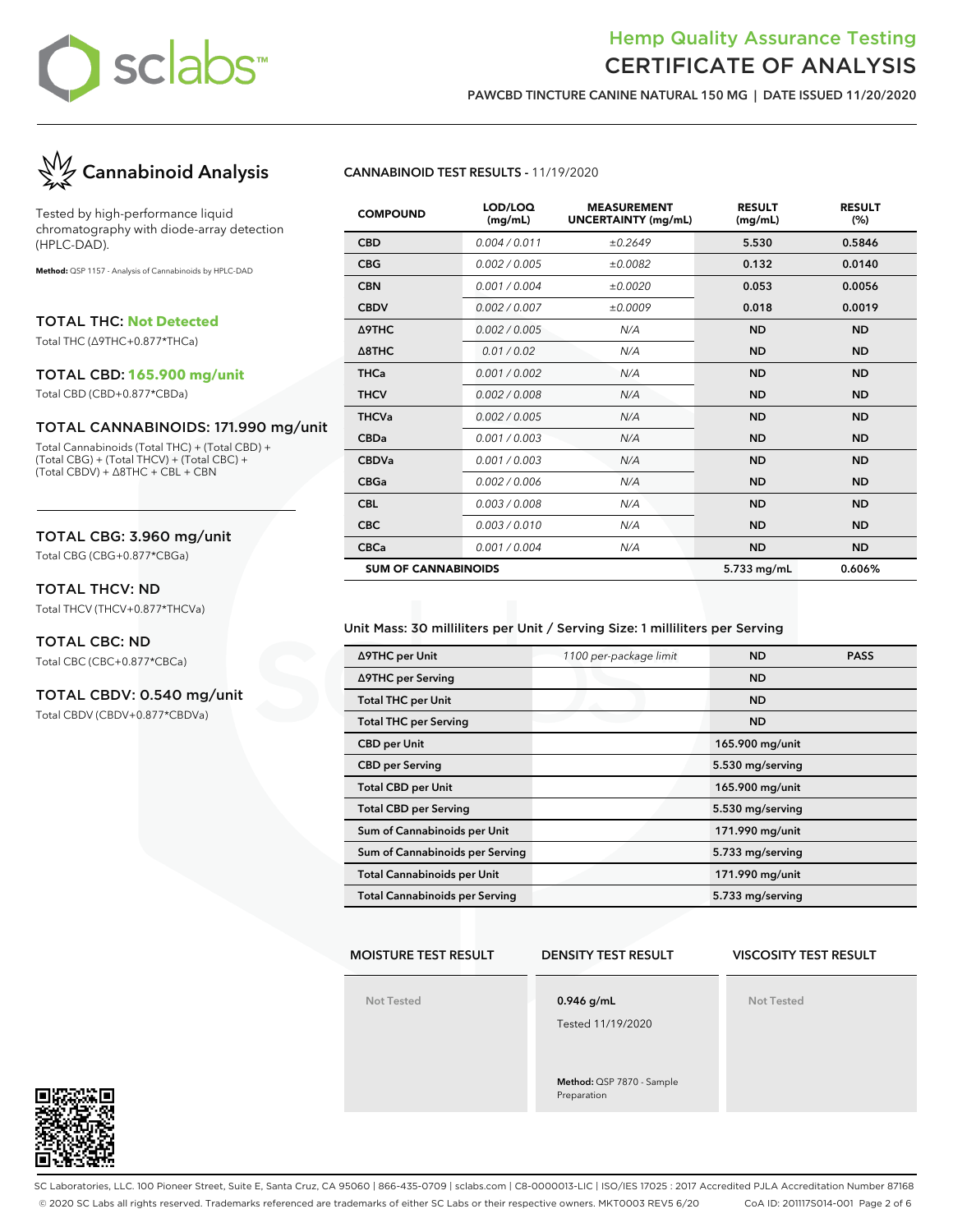

**PAWCBD TINCTURE CANINE NATURAL 150 MG | DATE ISSUED 11/20/2020**

# **Pesticide Analysis**

#### **CATEGORY 1 AND 2 PESTICIDES**

Pesticide and plant growth regulator analysis utilizing high-performance liquid chromatography-mass spectrometry (HPLC-MS) or gas chromatography-mass spectrometry (GC-MS). \*GC-MS utilized where indicated.

**Method:** QSP 1212 - Analysis of Pesticides and Mycotoxins by LC-MS or QSP 1213 - Analysis of Pesticides by GC-MS

### **CATEGORY 1 PESTICIDE TEST RESULTS -** 11/19/2020 **PASS**

| <b>COMPOUND</b>          | LOD/LOQ<br>$(\mu g/g)$ | <b>ACTION LIMIT</b><br>$(\mu q/q)$ | <b>MEASUREMENT</b><br>UNCERTAINTY (µq/q) | <b>RESULT</b><br>$(\mu g/g)$ | <b>RESULT</b> |
|--------------------------|------------------------|------------------------------------|------------------------------------------|------------------------------|---------------|
| Aldicarb                 | 0.03/0.09              | $>$ LOD                            | N/A                                      | <b>ND</b>                    | <b>PASS</b>   |
| Carbofuran               | 0.01 / 0.04            | $\ge$ LOD                          | N/A                                      | <b>ND</b>                    | <b>PASS</b>   |
| Chlordane*               | 0.03 / 0.08            | $\ge$ LOD                          | N/A                                      | <b>ND</b>                    | <b>PASS</b>   |
| Chlorfenapyr*            | 0.03/0.10              | $\ge$ LOD                          | N/A                                      | <b>ND</b>                    | <b>PASS</b>   |
| Chlorpyrifos             | 0.02 / 0.06            | $\ge$ LOD                          | N/A                                      | <b>ND</b>                    | <b>PASS</b>   |
| Coumaphos                | 0.02 / 0.06            | $>$ LOD                            | N/A                                      | <b>ND</b>                    | <b>PASS</b>   |
| Daminozide               | 0.03/0.10              | $>$ LOD                            | N/A                                      | <b>ND</b>                    | <b>PASS</b>   |
| <b>DDVP</b> (Dichlorvos) | 0.02 / 0.07            | $\ge$ LOD                          | N/A                                      | <b>ND</b>                    | <b>PASS</b>   |
| Dimethoate               | 0.02 / 0.07            | $\ge$ LOD                          | N/A                                      | <b>ND</b>                    | <b>PASS</b>   |
| Ethoprop(hos)            | 0.03 / 0.08            | $\ge$ LOD                          | N/A                                      | <b>ND</b>                    | <b>PASS</b>   |
| Etofenprox               | 0.02 / 0.05            | $\ge$ LOD                          | N/A                                      | <b>ND</b>                    | <b>PASS</b>   |
| Fenoxycarb               | 0.02 / 0.06            | $>$ LOD                            | N/A                                      | <b>ND</b>                    | <b>PASS</b>   |
| Fipronil                 | 0.02 / 0.06            | $\ge$ LOD                          | N/A                                      | <b>ND</b>                    | <b>PASS</b>   |
| Imazalil                 | 0.02 / 0.06            | $\ge$ LOD                          | N/A                                      | <b>ND</b>                    | <b>PASS</b>   |
| <b>Methiocarb</b>        | 0.02 / 0.06            | $\ge$ LOD                          | N/A                                      | <b>ND</b>                    | <b>PASS</b>   |
| Methyl parathion         | 0.03/0.10              | $\geq$ LOD                         | N/A                                      | <b>ND</b>                    | <b>PASS</b>   |
| <b>Mevinphos</b>         | 0.03/0.09              | $\ge$ LOD                          | N/A                                      | <b>ND</b>                    | <b>PASS</b>   |
| Paclobutrazol            | 0.02 / 0.05            | $>$ LOD                            | N/A                                      | <b>ND</b>                    | <b>PASS</b>   |
| Propoxur                 | 0.02 / 0.06            | $\ge$ LOD                          | N/A                                      | <b>ND</b>                    | <b>PASS</b>   |
| Spiroxamine              | 0.02 / 0.05            | $\ge$ LOD                          | N/A                                      | <b>ND</b>                    | <b>PASS</b>   |
| Thiacloprid              | 0.03 / 0.07            | $\ge$ LOD                          | N/A                                      | <b>ND</b>                    | <b>PASS</b>   |
|                          |                        |                                    |                                          |                              |               |

### **CATEGORY 2 PESTICIDE TEST RESULTS -** 11/19/2020 **PASS**

| Abamectin           | 0.03/0.10   | 0.3 | N/A | <b>ND</b> | <b>PASS</b> |
|---------------------|-------------|-----|-----|-----------|-------------|
| Acephate            | 0.01 / 0.04 | 5   | N/A | <b>ND</b> | <b>PASS</b> |
| Acequinocyl         | 0.02 / 0.05 | 4   | N/A | <b>ND</b> | <b>PASS</b> |
| Acetamiprid         | 0.02 / 0.05 | 5   | N/A | <b>ND</b> | <b>PASS</b> |
| Azoxystrobin        | 0.01/0.04   | 40  | N/A | <b>ND</b> | <b>PASS</b> |
| <b>Bifenazate</b>   | 0.01 / 0.02 | 5   | N/A | <b>ND</b> | <b>PASS</b> |
| <b>Bifenthrin</b>   | 0.01/0.02   | 0.5 | N/A | <b>ND</b> | <b>PASS</b> |
| <b>Boscalid</b>     | 0.02 / 0.06 | 10  | N/A | <b>ND</b> | <b>PASS</b> |
| Captan              | 0.2/0.5     | 5   | N/A | <b>ND</b> | <b>PASS</b> |
| Carbaryl            | 0.01 / 0.02 | 0.5 | N/A | <b>ND</b> | <b>PASS</b> |
| Chlorantraniliprole | 0.01 / 0.03 | 40  | N/A | <b>ND</b> | <b>PASS</b> |

Continued on next page



SC Laboratories, LLC. 100 Pioneer Street, Suite E, Santa Cruz, CA 95060 | 866-435-0709 | sclabs.com | C8-0000013-LIC | ISO/IES 17025 : 2017 Accredited PJLA Accreditation Number 87168 © 2020 SC Labs all rights reserved. Trademarks referenced are trademarks of either SC Labs or their respective owners. MKT0003 REV5 6/20 CoA ID: 201117S014-001 Page 3 of 6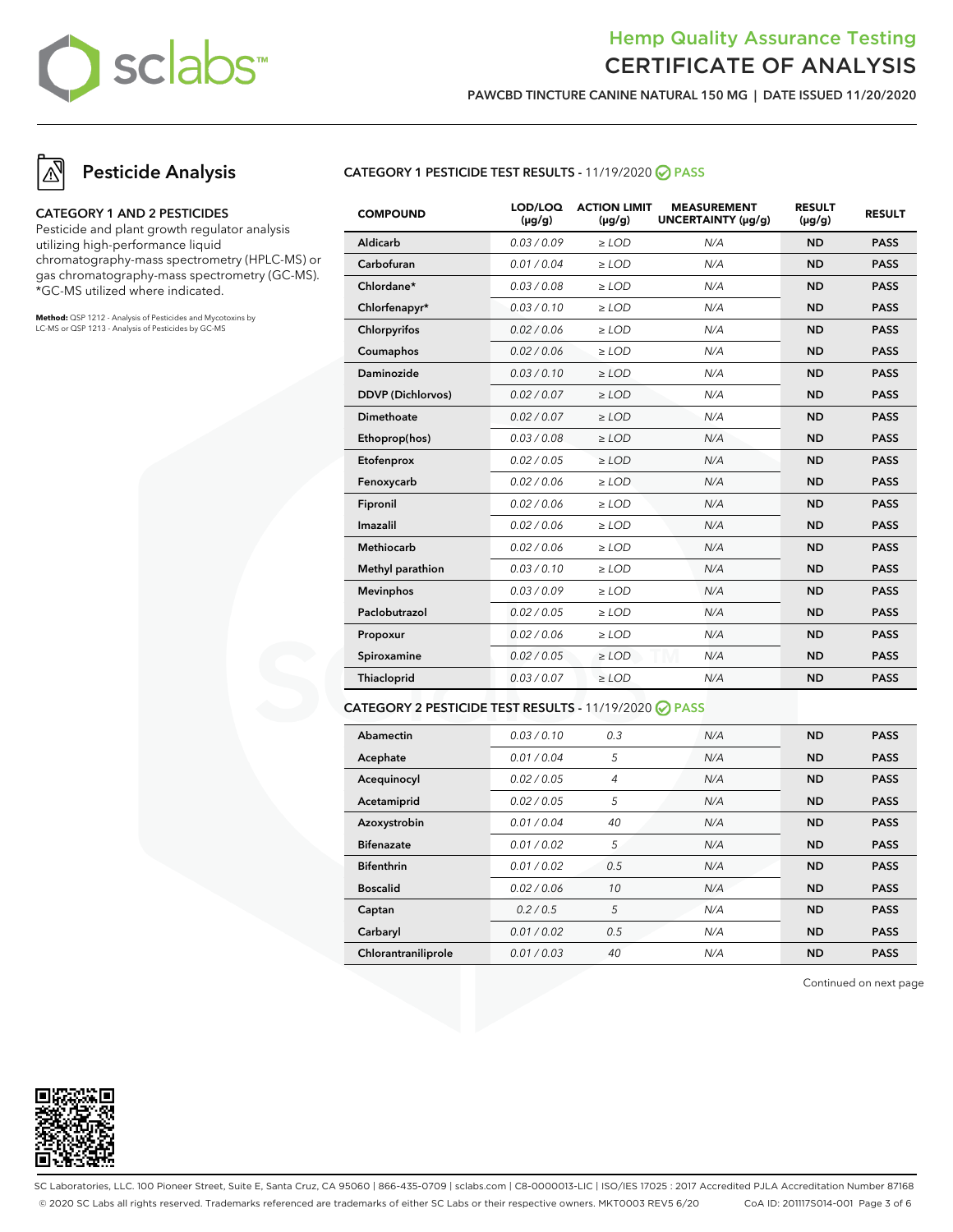

**PAWCBD TINCTURE CANINE NATURAL 150 MG | DATE ISSUED 11/20/2020**



### **CATEGORY 1 AND 2 PESTICIDES**

Pesticide and plant growth regulator analysis utilizing high-performance liquid chromatography-mass spectrometry (HPLC-MS) or gas chromatography-mass spectrometry (GC-MS). \*GC-MS utilized where indicated.

**Method:** QSP 1212 - Analysis of Pesticides and Mycotoxins by LC-MS or QSP 1213 - Analysis of Pesticides by GC-MS

### **CATEGORY 2 PESTICIDE TEST RESULTS -** 11/19/2020 continued **PASS**

| <b>COMPOUND</b>          | LOD/LOQ<br>$(\mu g/g)$ | <b>ACTION LIMIT</b><br>$(\mu g/g)$ | <b>MEASUREMENT</b><br>UNCERTAINTY (µg/g) | <b>RESULT</b><br>$(\mu g/g)$ | <b>RESULT</b> |
|--------------------------|------------------------|------------------------------------|------------------------------------------|------------------------------|---------------|
| Clofentezine             | 0.02 / 0.06            | 0.5                                | N/A                                      | <b>ND</b>                    | <b>PASS</b>   |
| Cyfluthrin               | 0.1 / 0.4              | $\mathcal{I}$                      | N/A                                      | <b>ND</b>                    | <b>PASS</b>   |
| Cypermethrin             | 0.1 / 0.3              | $\mathcal{I}$                      | N/A                                      | <b>ND</b>                    | <b>PASS</b>   |
| Diazinon                 | 0.01 / 0.04            | 0.2                                | N/A                                      | <b>ND</b>                    | <b>PASS</b>   |
| Dimethomorph             | 0.01 / 0.03            | 20                                 | N/A                                      | <b>ND</b>                    | <b>PASS</b>   |
| Etoxazole                | 0.010 / 0.028          | 1.5                                | N/A                                      | <b>ND</b>                    | <b>PASS</b>   |
| Fenhexamid               | 0.02 / 0.1             | 10                                 | N/A                                      | <b>ND</b>                    | <b>PASS</b>   |
| Fenpyroximate            | 0.03 / 0.08            | $\overline{c}$                     | N/A                                      | <b>ND</b>                    | <b>PASS</b>   |
| Flonicamid               | 0.01 / 0.04            | $\overline{c}$                     | N/A                                      | <b>ND</b>                    | <b>PASS</b>   |
| Fludioxonil              | 0.03 / 0.08            | 30                                 | N/A                                      | <b>ND</b>                    | <b>PASS</b>   |
| Hexythiazox              | 0.01 / 0.04            | $\overline{c}$                     | N/A                                      | <b>ND</b>                    | <b>PASS</b>   |
| Imidacloprid             | 0.01 / 0.04            | 3                                  | N/A                                      | <b>ND</b>                    | <b>PASS</b>   |
| Kresoxim-methyl          | 0.02 / 0.07            | $\mathcal{I}$                      | N/A                                      | <b>ND</b>                    | <b>PASS</b>   |
| Malathion                | 0.02 / 0.05            | 5                                  | N/A                                      | <b>ND</b>                    | <b>PASS</b>   |
| Metalaxyl                | 0.02 / 0.06            | 15                                 | N/A                                      | <b>ND</b>                    | <b>PASS</b>   |
| Methomyl                 | 0.03 / 0.1             | 0.1                                | N/A                                      | <b>ND</b>                    | <b>PASS</b>   |
| Myclobutanil             | 0.03 / 0.1             | 9                                  | N/A                                      | <b>ND</b>                    | <b>PASS</b>   |
| <b>Naled</b>             | 0.03 / 0.1             | 0.5                                | N/A                                      | <b>ND</b>                    | <b>PASS</b>   |
| Oxamyl                   | 0.02 / 0.06            | 0.2                                | N/A                                      | <b>ND</b>                    | <b>PASS</b>   |
| Pentachloronitrobenzene* | 0.03 / 0.09            | 0.2                                | N/A                                      | <b>ND</b>                    | <b>PASS</b>   |
| Permethrin               | 0.03 / 0.09            | 20                                 | N/A                                      | <b>ND</b>                    | <b>PASS</b>   |
| Phosmet                  | 0.03 / 0.10            | 0.2                                | N/A                                      | <b>ND</b>                    | <b>PASS</b>   |
| Piperonylbutoxide        | 0.003 / 0.009          | 8                                  | N/A                                      | <b>ND</b>                    | <b>PASS</b>   |
| Prallethrin              | 0.03 / 0.08            | 0.4                                | N/A                                      | <b>ND</b>                    | <b>PASS</b>   |
| Propiconazole            | 0.01 / 0.03            | 20                                 | N/A                                      | <b>ND</b>                    | <b>PASS</b>   |
| Pyrethrins               | 0.03 / 0.08            | $\mathcal{I}$                      | N/A                                      | <b>ND</b>                    | <b>PASS</b>   |
| Pyridaben                | 0.006 / 0.019          | 3                                  | N/A                                      | <b>ND</b>                    | <b>PASS</b>   |
| Spinetoram               | 0.02 / 0.07            | 3                                  | N/A                                      | <b>ND</b>                    | <b>PASS</b>   |
| Spinosad                 | 0.02 / 0.06            | 3                                  | N/A                                      | <b>ND</b>                    | <b>PASS</b>   |
| Spiromesifen             | 0.02 / 0.05            | 12                                 | N/A                                      | <b>ND</b>                    | <b>PASS</b>   |
| Spirotetramat            | 0.01 / 0.02            | 13                                 | N/A                                      | <b>ND</b>                    | <b>PASS</b>   |
| Tebuconazole             | 0.02 / 0.07            | $\overline{c}$                     | N/A                                      | <b>ND</b>                    | <b>PASS</b>   |
| Thiamethoxam             | 0.03 / 0.08            | 4.5                                | N/A                                      | <b>ND</b>                    | <b>PASS</b>   |
| Trifloxystrobin          | 0.01 / 0.03            | 30                                 | N/A                                      | <b>ND</b>                    | <b>PASS</b>   |



SC Laboratories, LLC. 100 Pioneer Street, Suite E, Santa Cruz, CA 95060 | 866-435-0709 | sclabs.com | C8-0000013-LIC | ISO/IES 17025 : 2017 Accredited PJLA Accreditation Number 87168 © 2020 SC Labs all rights reserved. Trademarks referenced are trademarks of either SC Labs or their respective owners. MKT0003 REV5 6/20 CoA ID: 201117S014-001 Page 4 of 6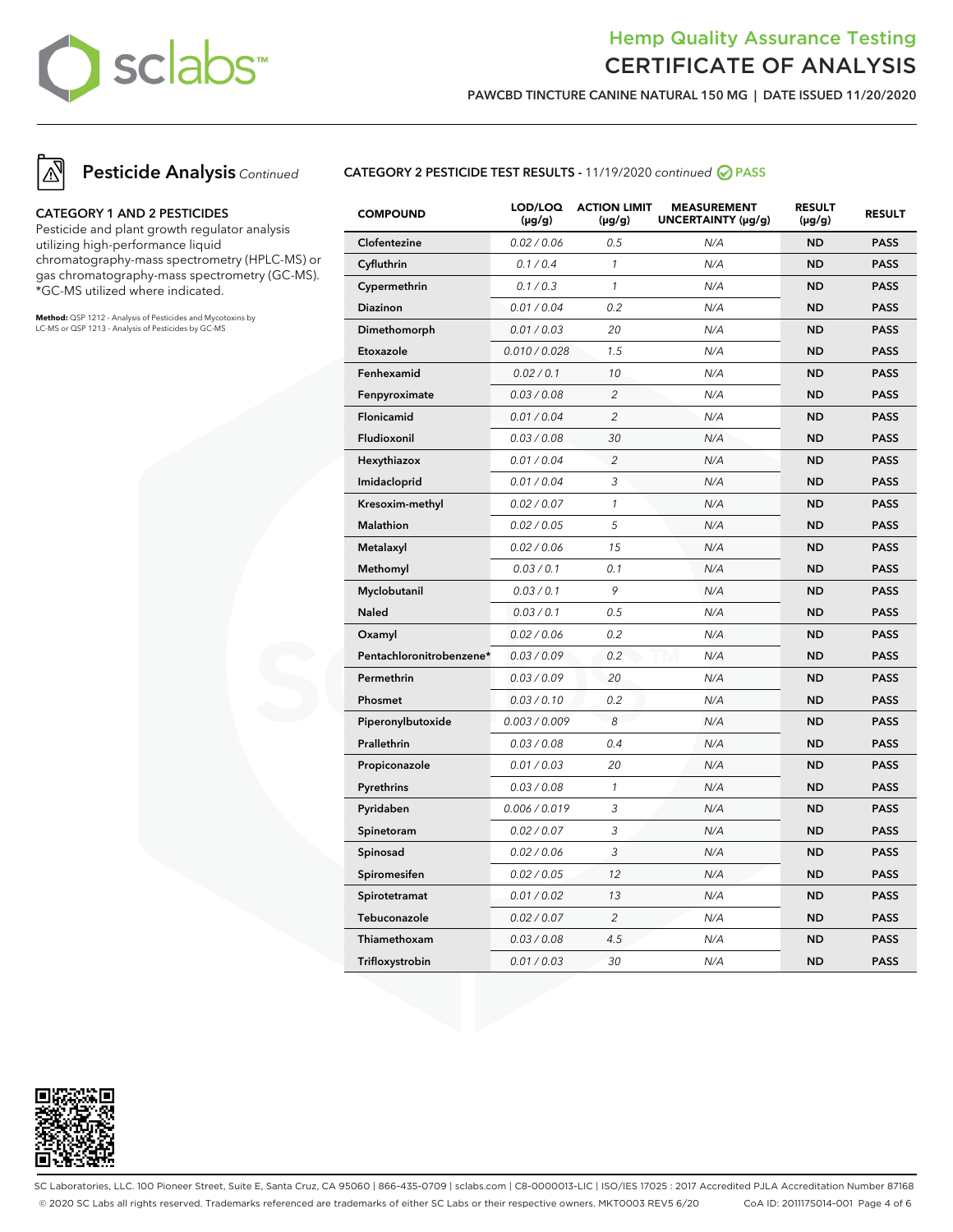

**PAWCBD TINCTURE CANINE NATURAL 150 MG | DATE ISSUED 11/20/2020**



Mycotoxin analysis utilizing high-performance liquid chromatography-mass spectrometry (HPLC-MS).

**Method:** QSP 1212 - Analysis of Pesticides and Mycotoxins by LC-MS

# **Residual Solvents Analysis**

**CATEGORY 1 AND 2 RESIDUAL SOLVENTS** Residual Solvent analysis utilizing gas chromatography-mass spectrometry (GC-MS).

**Method:** QSP 1204 - Analysis of Residual Solvents by GC-MS

### **MYCOTOXIN TEST RESULTS -** 11/18/2020 **PASS**

| <b>COMPOUND</b>          | LOD/LOQ<br>$(\mu g/kg)$ | <b>ACTION LIMIT</b><br>$(\mu g/kg)$ | <b>MEASUREMENT</b><br><b>UNCERTAINTY (µg/kg)</b> | <b>RESULT</b><br>$(\mu g/kg)$ | <b>RESULT</b> |
|--------------------------|-------------------------|-------------------------------------|--------------------------------------------------|-------------------------------|---------------|
| <b>Aflatoxin B1</b>      | 2.0/6.0                 | 20                                  | N/A                                              | <b>ND</b>                     | <b>PASS</b>   |
| Aflatoxin B <sub>2</sub> | 1.8/5.6                 | 20                                  | N/A                                              | <b>ND</b>                     | <b>PASS</b>   |
| <b>Aflatoxin G1</b>      | 1.0/3.1                 | 20                                  | N/A                                              | <b>ND</b>                     | <b>PASS</b>   |
| <b>Aflatoxin G2</b>      | 1.2/3.5                 | 20                                  | N/A                                              | ND                            | <b>PASS</b>   |
| <b>Total Aflatoxin</b>   |                         | 20                                  |                                                  | <b>ND</b>                     | <b>PASS</b>   |
| Ochratoxin A             | 6.3/19.2                | 20                                  | N/A                                              | <b>ND</b>                     | <b>PASS</b>   |

### **CATEGORY 1 RESIDUAL SOLVENTS TEST RESULTS -** 11/19/2020 **PASS**

| <b>COMPOUND</b>       | LOD/LOQ<br>$(\mu g/g)$ | <b>ACTION LIMIT</b><br>$(\mu g/g)$ | <b>MEASUREMENT</b><br>UNCERTAINTY (µq/q) | <b>RESULT</b><br>$(\mu g/g)$ | <b>RESULT</b> |
|-----------------------|------------------------|------------------------------------|------------------------------------------|------------------------------|---------------|
| 1.2-Dichloroethane    | 0.05/0.1               |                                    | N/A                                      | <b>ND</b>                    | <b>PASS</b>   |
| <b>Benzene</b>        | 0.03/0.09              |                                    | N/A                                      | <b>ND</b>                    | <b>PASS</b>   |
| Chloroform            | 01/02                  |                                    | N/A                                      | <b>ND</b>                    | <b>PASS</b>   |
| <b>Ethylene Oxide</b> | 0.1/0.4                |                                    | N/A                                      | <b>ND</b>                    | <b>PASS</b>   |
| Methylene chloride    | 0.3/0.9                |                                    | N/A                                      | <b>ND</b>                    | <b>PASS</b>   |
| Trichloroethylene     | 0.1/0.3                |                                    | N/A                                      | <b>ND</b>                    | <b>PASS</b>   |

### **CATEGORY 2 RESIDUAL SOLVENTS TEST RESULTS -** 11/19/2020 **PASS**

| Acetone                  | 20/50  | 5000 | N/A | <b>ND</b> | <b>PASS</b> |
|--------------------------|--------|------|-----|-----------|-------------|
| Acetonitrile             | 2/7    | 410  | N/A | <b>ND</b> | <b>PASS</b> |
| <b>Butane</b>            | 10/50  | 5000 | N/A | <b>ND</b> | <b>PASS</b> |
| Ethanol                  | 20/50  | 5000 | N/A | <b>ND</b> | <b>PASS</b> |
| Ethyl acetate            | 20/60  | 5000 | N/A | <b>ND</b> | <b>PASS</b> |
| Ethyl ether              | 20/50  | 5000 | N/A | <b>ND</b> | <b>PASS</b> |
| Heptane                  | 20/60  | 5000 | N/A | <b>ND</b> | <b>PASS</b> |
| Hexane                   | 2/5    | 290  | N/A | <b>ND</b> | <b>PASS</b> |
| <b>Isopropyl Alcohol</b> | 10/40  | 5000 | N/A | <b>ND</b> | <b>PASS</b> |
| Methanol                 | 50/200 | 3000 | N/A | <b>ND</b> | <b>PASS</b> |
| Pentane                  | 20/50  | 5000 | N/A | <b>ND</b> | <b>PASS</b> |
| Propane                  | 10/20  | 5000 | N/A | <b>ND</b> | <b>PASS</b> |
| <b>Toluene</b>           | 7/21   | 890  | N/A | <b>ND</b> | <b>PASS</b> |
| <b>Total Xylenes</b>     | 50/160 | 2170 | N/A | <b>ND</b> | <b>PASS</b> |



SC Laboratories, LLC. 100 Pioneer Street, Suite E, Santa Cruz, CA 95060 | 866-435-0709 | sclabs.com | C8-0000013-LIC | ISO/IES 17025 : 2017 Accredited PJLA Accreditation Number 87168 © 2020 SC Labs all rights reserved. Trademarks referenced are trademarks of either SC Labs or their respective owners. MKT0003 REV5 6/20 CoA ID: 201117S014-001 Page 5 of 6